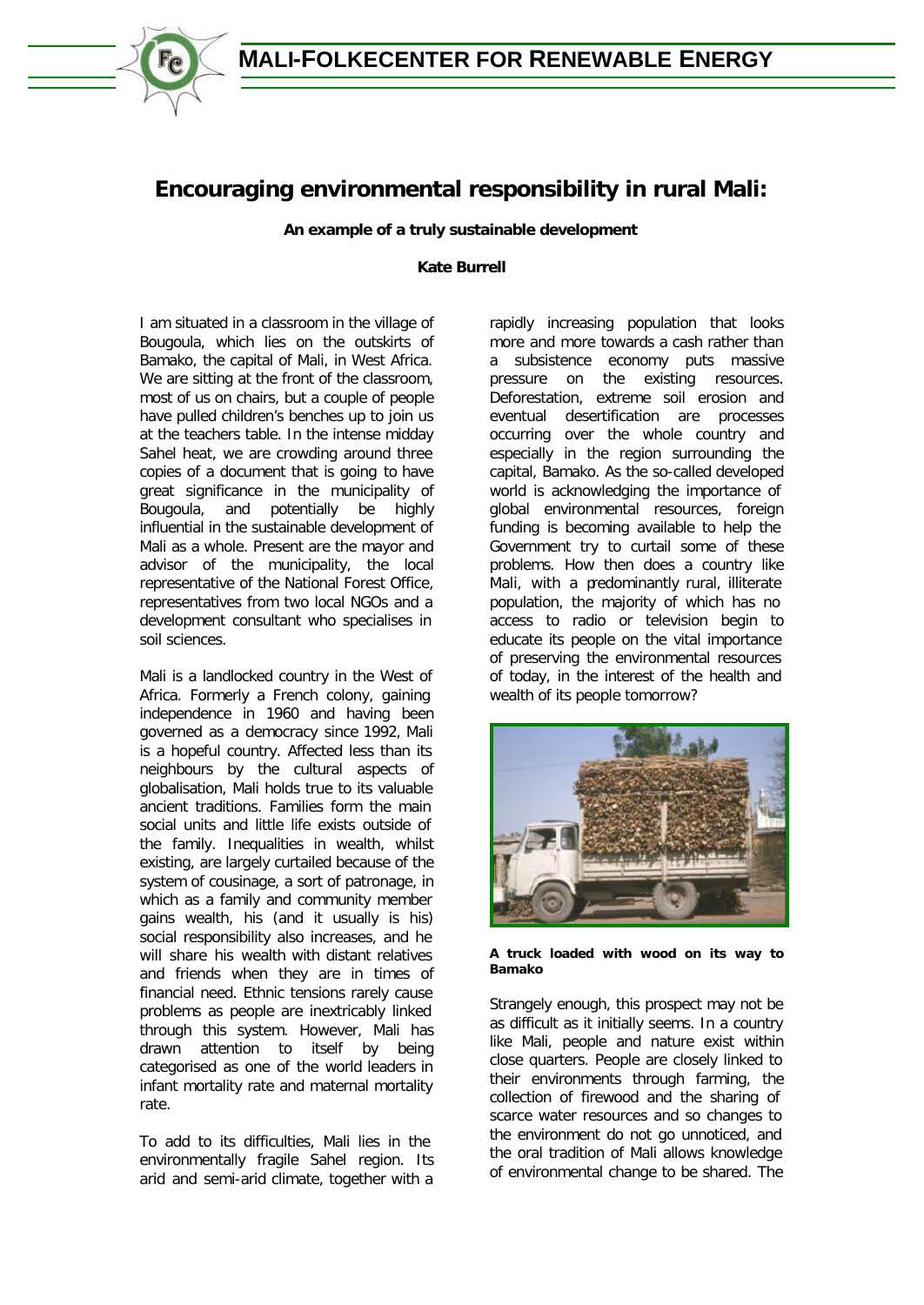

adoption of more responsible attitudes towards local environments might be easier to initiate than in richer countries, perhaps, where whilst environmental education is widespread, the consequences of disrespecting environmental limits are so far detached from daily lives that they do not form a part of public consciousness, and rather scientists and industry argue about whether climate change does really exist or whether the ozone layer is actually being depleted. In richer countries people seem largely to be waiting to feel the effects before acting, whereas as in the South, the effects of environmental pressure are felt pretty much immediately, as people are forced to walk twice as far to collect firewood, or find that they can no longer farm on previously fertile soils.

### **The Bougoula Municipality**

The people of the Bougoula Municipality, 70 km southeast of the Malian capital of Bamako, are very lucky. Their Municipality (district) has been chosen as one of 6 of the 701 newly established district units that will benefit from an internationally supported (by GTZ) Government initiated Environmental Action Plan. Mali-Folkecenter, the Southern branch of the Danish Folkecenter, an NGO working with renewable energy, is helping the Government to implement the plan in three of the six municipalities. I have been speaking to Aliou Maiga, the socialeconomist who works for the Mali-Folkecenter who has been involved in devising the strategy, the first aspect of which has been to ascertain the environmental pressures specific to each municipality.

Mali-Folkecenter has trained two people from each village in each municipality (the municipalities contained 11-26 villages) in a very basic form of land surveying so that the present environmental conditions can be mapped and a plan can be made to curtail future environmental degradation. The two trained villagers then constructed maps of the organisations and institutions working within each village, maps showing land use and maps of community resources held by villages, such as health centres, schools, mills, mosques, football pitches. Village products and imports were noted and a calendar constructed of village activities as they changed over the seasons (the rainy season is when the villagers are most active in the fields). The newly trained individuals then formed teams with about 8 other villagers who were chosen at a village meeting, for their intimate knowledge of the land and included elders, hunters and pastoralists. The teams walked north-south and east-west transects of the village, noting down everything that they saw in terms of relief, soil type, water supply, vegetation and animal life that was seen to be present and that was known to have been present in the recent past, but which has since disappeared. Thus most of the information gathering has relied on the strong collective memory of each village.

With Aliou's help these characteristics were then mapped, to give the municipalities each their own first land survey of the existing situation and of how that situation had changed in the lifetime of the villagers. Meetings were held with local and national Government representatives, with Mali-Folkecenter technicians and with all the newly trained villagers from that municipality, firstly for analysis of the findings and then in order to draw up an environmental plan for the Municipality. It was at this stage, that the needs of environmental clean-ups and the possibility of road improvement were also discussed. The training of villagers in mapping environmental degradation provides villages with a lasting human resource which will continue beyond the finishing date of the projects.

## **A combined effort**

The stage in which I joined the proceedings was for the proof reading of the environmental action plan. As the representative from the national Forest Office, Brahmia Makalou, read out the plan, corrections were made to detail, and concepts were explained to the Municipality representatives. The plan encompassed plans for the socio-economic development of the municipality (better roads, irrigation and drainage, expanding the processing of products within the village) as well as plans to limit and reverse environmental damage with forest management, erosion prevention measures (hedge planting,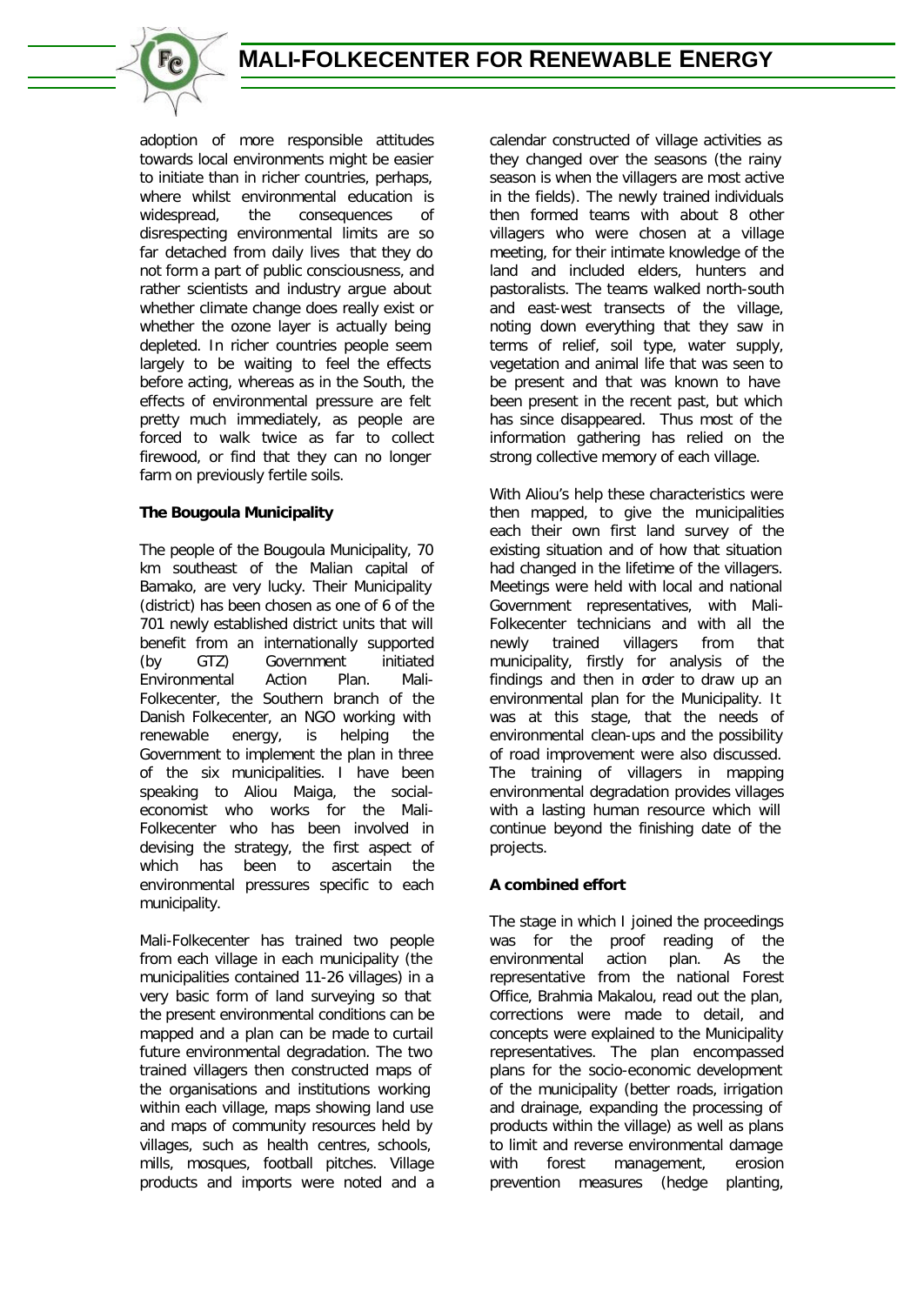

forbidding of slope cultivation), and with the development of renewable energy in the villages.

The main points for discussion at the meeting I attended were the management of the woods and the protection of species. 'The forest is for the people' says Brahmia, `You can cut it, but you have to plant as well. You must work out how much wood your village needs. The men must ask the women how much wood they use in a day, in a month, in a year and you must calculate how much wood you need. People must be told that they can cut what they need, but that they must leave the rest' (in many municipalities, problems occur because people cut local trees to sell firewood in Bamako). 'Every cultivation has its limit', says Brahmia, 'you cannot just keep going'.



#### **Charcoal production in the damaged landscape of Bougoula**

Similarly, in the case of endangered species, 'Every country in the world has its endangered species, and every country in the world protects its endangered species. You, in Bougoula, also have endangered species and you must start to protect them. Its like with the elephants', says Brahmia, 'there used to be a lot of elephants in Mali. These days you do not find elephants in Bougoula, and unless you take measures, the same will happen with the plants and animals that you have now'.

As mentioned above, as well as the environmental protection aspects to the plan, there are also development aspects to the action plan. It is these that the Mayor shows most interest in; these are, of course, the aspects that will most excite his people. But in a country like Mali, where people are so dependant on their local environment for their daily survival many of the measures that will protect the environment will also increase revenues. Reduction of soil erosion will mean improved soils and so the possibility of higher yields. Better forest management could mean that eventually the village would have enough wood to be able to sell a surplus in Bamako. This is not to say that the task of changing peoples attitudes and daily habits is going to be easy, and I understand why at times the mayor looks perplexed at thought of the work that is ahead.

The plan also talks about improvements to roads that will massively improve the municipalities ability to participate in the cash economy, but national government encourages local government to take responsibility for its existing roads as well. 'If heavy vehicles that come to your municipality (transporting extracted sand and gravel) damage your roads, then you must tax these vehicles and use the revenue to improve the roads. Ban heavy vehicles from driving on roads that are not surfaced with tarmac in the wet season, because that destroys your only means of travel.' And the evidence of this was clear on our journey, where deep trenches occurred within the dry mud track, where heavy vehicles had, without consideration, driven and caused a lot of damage. This process of national government encouraging local autonomy and local responsibility, I found to be truly inspiring.

## **Implementation – people participation**

Once the action plan has been finalised and signed by the mayor of the municipality, there remains the small matter of implementation of the plan. This process is certainly going to involve a lot of hard work for many parties. The plan outlines activities that must be carried out over the next 6 years. The first step in the process is the pledging of funding or contribution of resources in the region of 1.5 million dollars per municipality. Most of this will be provided by the municipality itself, in the form of labour, building materials and young trees, but around 25% must be found externally from Government, national and international NGOs and from international development agencies. I ask Aliou whether